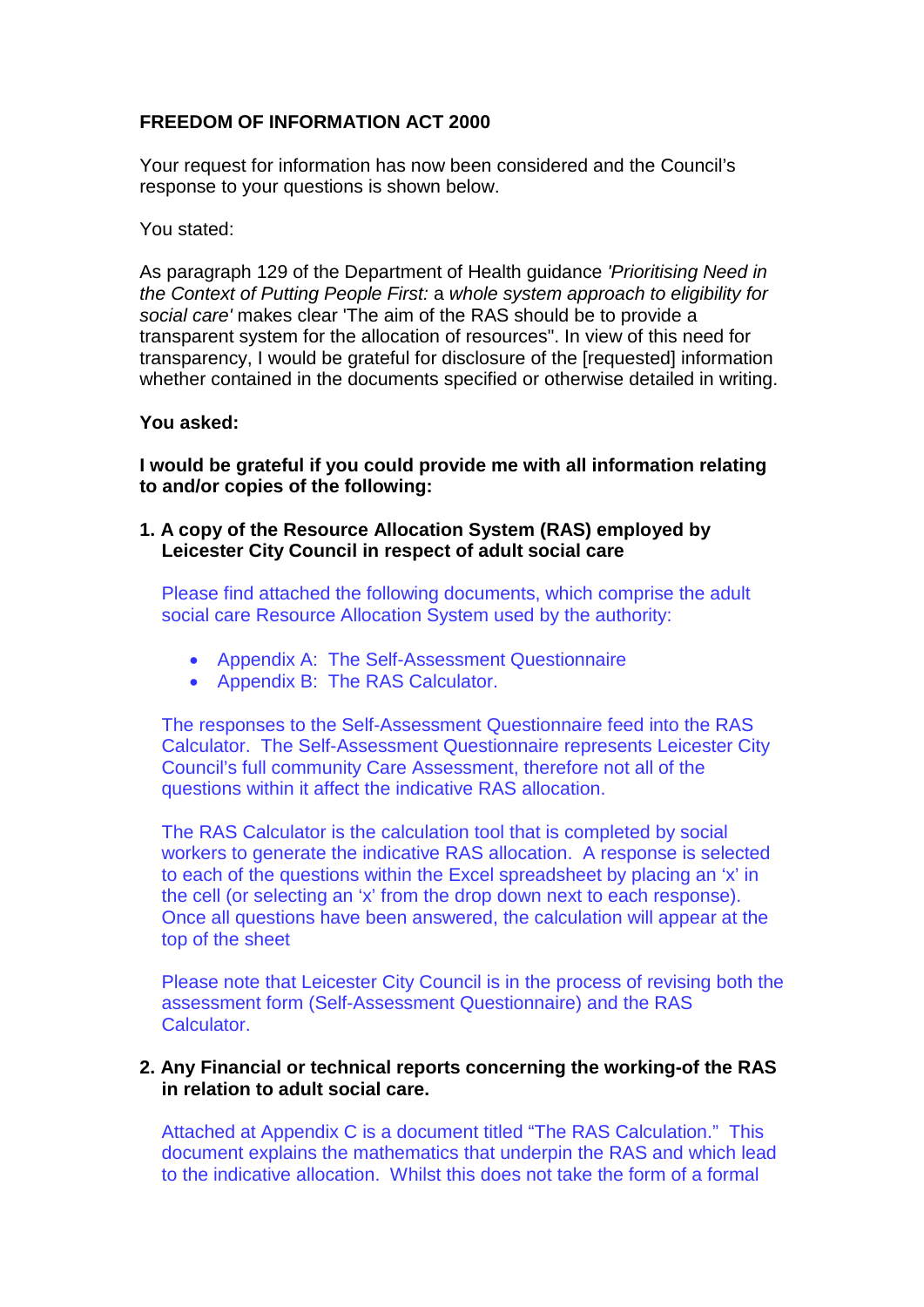financial or technical report, this is the information that we hold on the technical workings of the RAS.

**3. The algorithm and related mathematical formulae on which Leicester City Council bases its calculations that are incorporated in the RAS in relation to adult social care. I am particularly interested in the calculations involved in converting assessed care needs into points and then into a monetary value which forms the basis of an individual's direct payments.**

Please see our response to your question 2 above. The document provided at Appendix C is the information we hold on the technical workings of the RAS.

# **4. Any other documents used by Leicester City Council to implement the RAS, for example self -assessment questionnaires and scoring sheets.**

Our Self-Assessment questionnaire and RAS Calculator are attached at Appendices A and B respectively, as stated in our response to your question 1 above.

The legislation allows you to use the information supplied for your own personal use. Please be aware that any commercial or other use, for example publication, sale, or redistribution may be a breach of copyright under the Copyright, Designs and Patents Act 1988 as amended unless you obtain the copyright holder's prior permission.

Not all the information that is supplied which is covered by copyright will be the Council's copyright, for example it may be the copyright of a government department or another Council. You should seek either the Council's consent or their consent as appropriate. The Council is willing to advise you of any such potential issues on request. In order to make a request to re-use the information please contact the Information Governance Manager using the details below.

If you are dissatisfied with the handling of your request please write to:

**Information Governance Manager Information and Support Leicester City Council FREEPOST (LE985/33) New Walk Centre LEICESTER LE1 6ZG**  e-mail: [foia@leicester.gov.uk](mailto:foia@leicester.gov.uk) 

Your request for internal review should be submitted to the above address within 40 (forty) working days of receipt by you of this response. Any such request received after this time will only be considered at the Council's absolute discretion.